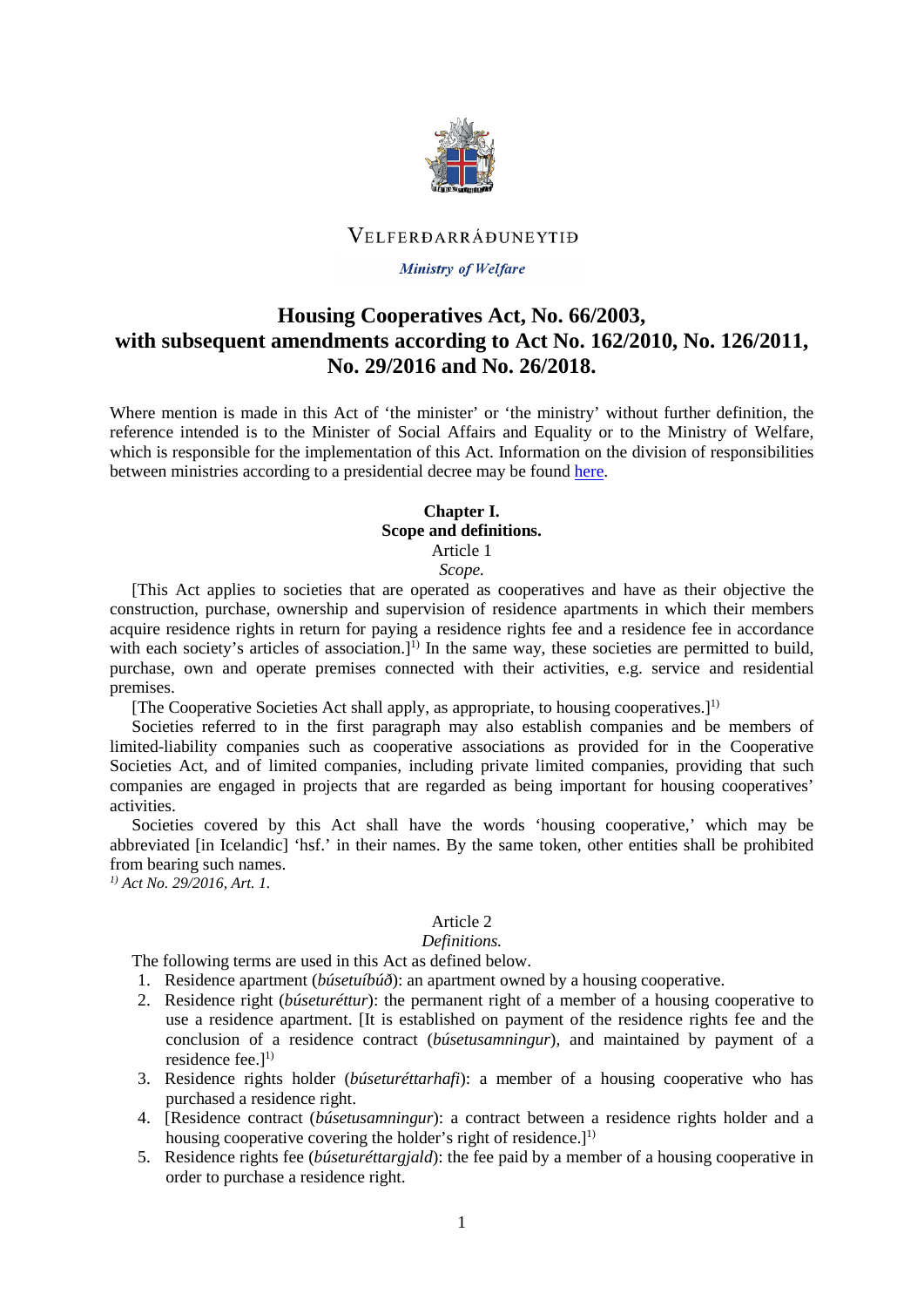6. Residence fee (*búsetugjald*): the fee paid by a residence right holder every month to the housing cooperative to cover operating, maintenance and capital costs ...<sup>1)</sup>

- 7. Residents' association (*búsetufélag*): an association of residence rights holders in a particular building owned by a housing cooperative, functioning as a division within the housing cooperative.
- [8. Membership fee (*félagsgjald*): the annual fee paid by members to a housing cooperative to maintain their membership rights.
- 9. Member (*félagsmaður*): any person who joins a housing cooperative by paying the admission fee and maintains his or her membership by paying the membership fee.
- 10. Membership right (*félagsréttur*): the right to purchase residence rights in a residence apartment; it is maintained by payment of the membership fee.
- 11. Housing cooperative (*húsnæðissamvinnufélag*): a cooperative society which has as its objective the construction, purchase, ownership and supervision of residence apartments for its members in return for the payment of residence rights fees and residence fees.

12. Admission fee (*inntökugjald*): the fee paid by a member on joining a housing cooperative.] 1) *1) Act No. 29/2016, Art. 2.* 

## **Chapter II Housing cooperatives.** Article 3

…1) *1) Act No. 29/2016, Art. 3.*

## Article 4

## *Articles of association.*

[The articles of association of a housing cooperative shall cover matters including the following.

- 1. The cooperative's name, address and venue.
- 2. The cooperative's objective.
- 3. The cooperative's establishment fund, operating fund, reserve fund and maintenance fund.
- 4. General conditions covering membership of the cooperative and cessation of membership.
- 5. Involvement of legal persons in the cooperative, as appropriate.
- 6. The role of the board, the number of directors and their alternates, the qualification requirements (as appropriate) that directors are to meet, terms for which these parties are to serve and how they are to be elected (*cf.* Article 6).
- 7. How auditors are to be elected.
- 8. How meetings, including the annual general meeting, of the cooperative are to be called, what matters are to be on the agenda of the cooperative's meetings, who is to have voting rights at them, how voting rights are decided and when the annual general meeting is to be held.
- 9. The cooperative's divisional structure, if provision is made for such an arrangement, and the election of divisional representatives at the annual general meeting.
- 10. The role, powers and responsibilities of meetings, including the annual general meeting and, as appropriate, divisional meetings.
- 11. Engagement of the manager and his or her field of duties.
- 12. Who is able to bind the cooperative in legal agreements.
- 13. The amount of the admission fee and the membership fee, the due date for the payment of these fees each year and how they are to be paid.
- 14. The rights and obligations of members (*cf.* Article 7) and of residence rights holders (*cf.* Chapter III).
- 15. How residence rights are to be allocated between members.
- 16. How the residence rights fee is to be determined when a residence apartment is allocated for the first time (*cf.* Article 9).
- 17. How residence rights are to be sold, and the determination of the residence rights fee when residence rights are sold (*cf.* Article 20).
- 18. How the residence fee is to be determined and how it may be changed (*cf.* Article 12).
- 19. How maintenance work on the cooperative's properties is to be effected (*cf.* Article 15).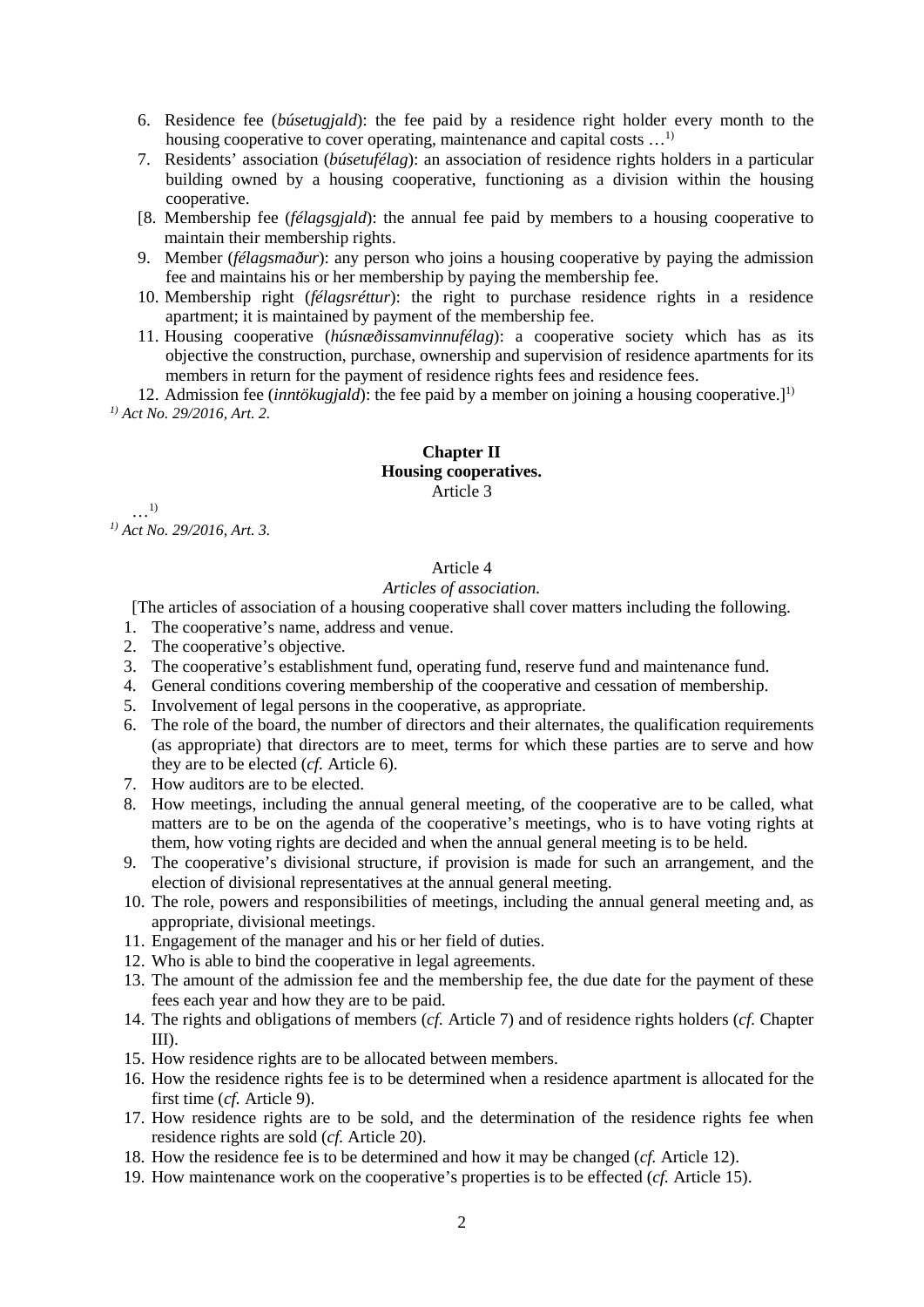- 20. What rules are to apply regarding participation by the maintenance fund in residence rights holders' maintenance costs (*cf.* the fourth paragraph of Article 15).
- 21. Inspection and evaluation of the condition of a residence apartment at the beginning and end of a residence contract period (*cf.* Article 14) and, as appropriate, at other times during the contract period.
- 22. Arrangements for carrying out work on, and operating, properties.
- 23. How any operating surpluses are to be disposed of, or what measures are to be taken in the event of a loss on the cooperatives operations.
- 24. The execution of regular audits, in accordance with Article 6 a, of the cooperative's financial standing, obligations and activities.
- 25. The cooperative's obligations to provide information to its members and residence rights holders.
- 26. How amendments are to be made to the cooperative's articles of association.
- 27. Who is competent to take the decision to dissolve the cooperative.
- 28. The disposal of the cooperative's assets to public housing projects in its area of operation or to recognised relief or charity activities if it is dissolved without administration proceedings.]<sup>1)</sup>

*1) Act No. 29/2016, Art. 4.* 

## Article 5

## *Fundraising.*

Housing cooperatives shall raise funds as follows.

- a. Through members' admission fees, which shall go to the cooperative's establishment fund.
- b. Through annual membership fees, which shall go to the cooperative's operating fund  $\dots$ <sup>1)</sup>
- c. Through fees charged for services rendered to members and others, which shall go to the cooperative's operating fund.
- d. [Through loans, bond issues and or grants and contributions from collaborating entities.]<sup>1)</sup>
- e. [Through contributions to the reserve fund.]<sup>2)</sup>

[Housing cooperatives shall decide in their articles of association how contributions under points a–e of the first paragraph are to be determined and how they are to be amended.]<sup>1)</sup> *1) Act No. 26/2018, Art. 1. 2) Act No. 29/2016, Art. 5.* 

## Article 6

## *[The board, directors and the manager.*

The board of a housing cooperative may be elected for a maximum term of four years at a time.

It may be decided in a housing cooperative's articles of association that persons other than its members may stand for election to its board.

The roles of the board of a housing cooperative include the following.

- a. To formulate the cooperative's policy.
- b. To maintain a register of members, which shall be kept at the cooperative's office and shall be accessible to members.
- c. To see to the engagement of the manager and decide his or her wages and terms of service, these being stated in a special letter of appointment.
- d. To set rules on the provision of information by the manager to the board, regarding, e.g., the cooperative's operations, including the arrangements regarding construction, maintenance and operation of properties and the disposal of financial assets.
- e. To set rules on the provision of information by the cooperative to its members, including the residence rights holders.
- f. To discuss and prepare all major decisions regarding the cooperative's activities.
- g. To ensure that the cooperative's operations, accounting and the handling its finances are under adequate supervision.
- h. To formulate internal auditing in the cooperative.
- i. To make proposals on amendments to the cooperative's articles of association and other rules and present them to its annual general meeting.
- j. To make proposals on amendments to payment items, if provision is made to this effect in the cooperative's articles of association.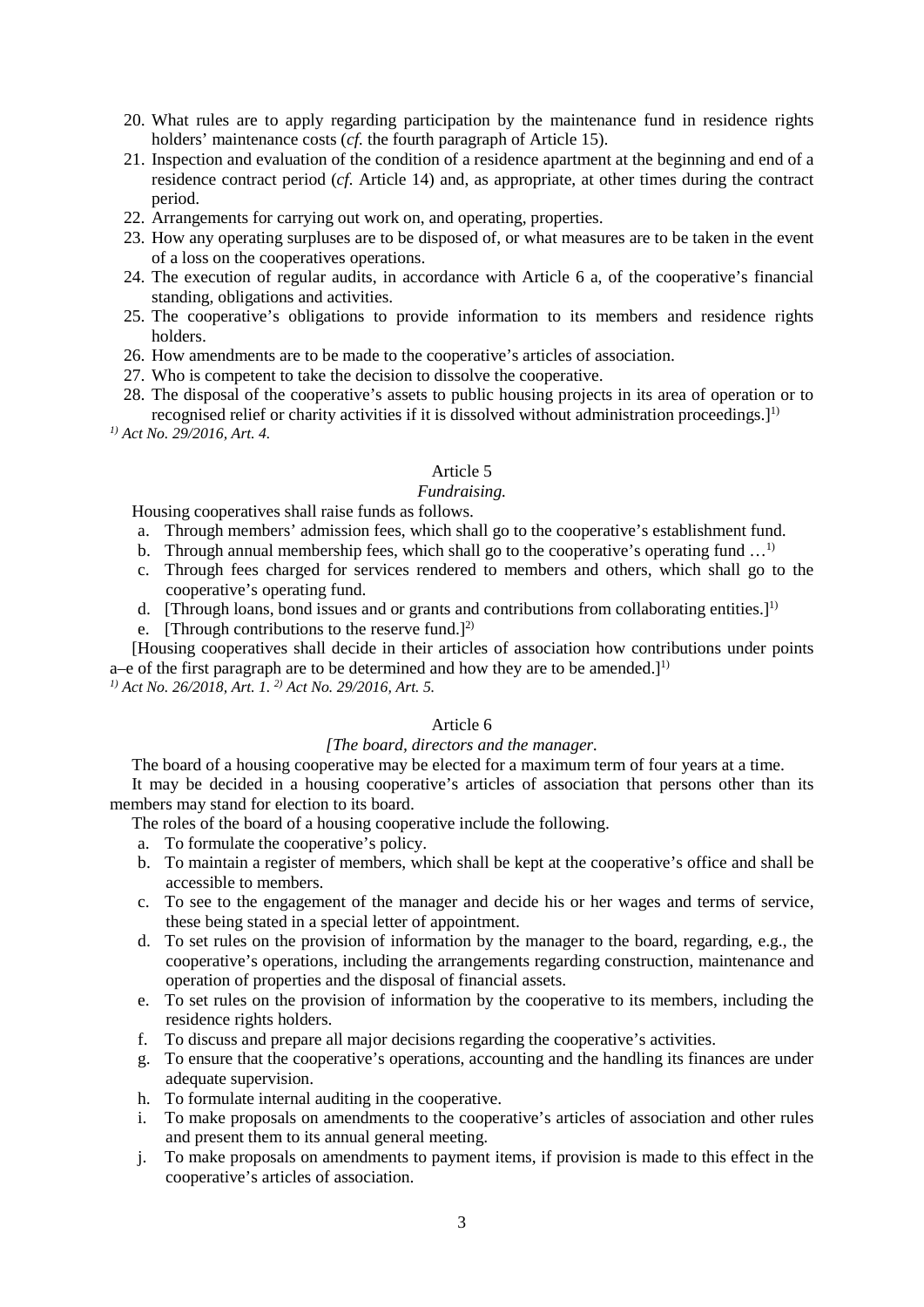- k. To call the annual general meeting before the end of June each year.
- l. To make proposals to the annual general meeting regarding the choice of an auditor.
- m. To have regular audits made of the cooperative's financial standing, obligations and activities in accordance with Article 6 a.
- n. To compile the annual financial statements together with the manager, and also the report of the board (*cf.* Article 28 a), for each financial year.

A minutes book containing records of board meetings shall be accessible to members on request.

The directors and the manager shall be legally competent, financially competent, have unblemished reputations and may not, during the previous three years, have received sentences in connection with business activities for actions that are punishable under the General Penal Code or the Act on Private Institutions which Engage in Business Operations, the Limited Companies Act, the Private Limited Companies Act, the Cooperative Societies Act, the Accountancy Act, the Financial Statements Act, the Bankruptcy (Etc.) Act or legislative provisions regarding public levies and taxes.]<sup>1)</sup> *1) Act No. 29/2016, Art. 6.*

#### [Article 6 a

### *Audit of financial standing; the reserve fund.*

Housing cooperatives shall, every three years or more frequently, have audits made of their financial standing, obligations and activities in order to ensure that they are viable in the long run. The conduct of an audit under the first sentence may not be entrusted to a person who is an employee of the same cooperative or company group as that for which the auditor provided for in Article 28 b works.

Housing cooperatives shall maintain sufficient reserve funds to deal with reversals in their operating results (*cf.* point e of the first paragraph of Article 5).

Funds may not be paid out of a housing cooperative to those who are involved in the foundation or running of the cooperative in the form of dividend or any type of equivalent of dividend. Operating surpluses in the cooperative shall be used for its expansion and maintenance, such as the amortization of its loans. $]^{1)}$ 

*1) Act No. 29/2016, Art. 7.* 

### Article 7

### *[Membership.*

Membership is open to all who wish to participate in a housing cooperative and who meet the conditions set in its articles of association. This shall also apply to legal persons if provision is made to this effect in the cooperative's articles of association (*cf.* the fourth paragraph of Article 10).

Persons who wish to become members of a housing cooperative shall apply to the cooperative in accordance with its articles of association. Members shall pay an admission fee in the first year, and thereafter an annual membership fee, which shall confer upon them rights in the cooperative in accordance with its articles of association.

The parent or guardian of a child under the age of 18 years may apply for membership on behalf of the child, providing that the parent or guardian pays the admission fee, and subsequently the annual membership fee, in accordance with the second paragraph. However, membership rights in the cooperative shall only become activated when the member has attained the age of 18 years. The housing cooperative shall have provisions in its articles of association stating how the membership rights of the child are to be prioritized when he or she attains the age of 18 years.

Membership rights may not be assigned, but on the death of a member they shall be transferred to the deceased member's surviving spouse or cohabiting partner, in the case of a cohabitational partnership registered in the National Register, providing that the persons concerned have had a child together or are expecting a child or the cohabitation has been registered for at least two years, if the person concerned requests the transfer, unless the board of the housing cooperative produces valid arguments against this.

Membership shall expire if a member no longer meets the requirements of this Act and of the cooperative's articles of association regarding membership. $l^{(1)}$ *1) Act No. 29/2016, Art. 8.*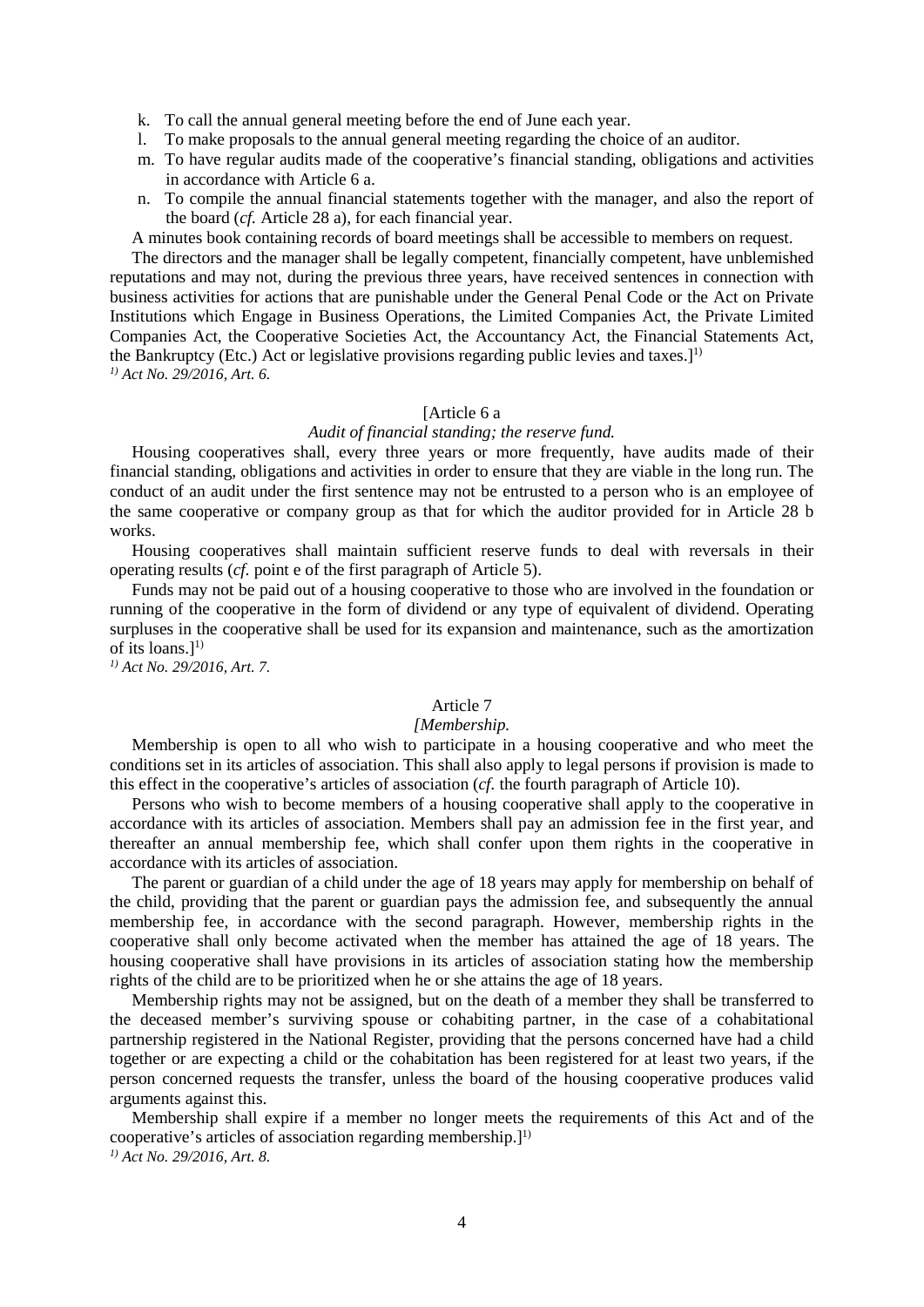## **Chapter III Rights and obligations of residence rights holders.** Article 8

### *[Purchase of residence rights.*

Only members may purchase residence rights in accordance with further provisions in the articles of association of the housing cooperative.]<sup>1)</sup>

*1) Act No. 29/2016, Art. 9.* 

## Article 9

## *The residence rights fee.*

[Members who have exercised their right to purchase residence rights (*cf.* Article 8) shall pay a residence rights fee. Payment of the residence rights fee is the prerequisite for being able to enter into a residence contract as provided for in Article 11.

Housing cooperatives may set provisions in their articles of association stating maximum and minimum amounts of the residence rights fee; however, the fee may never be an amount greater than the equivalent of one third of the market value of the residence apartment in question at the time of the purchase of the residence rights.

Members shall not be liable for the aggregate obligations of the society in excess of their payment of residence rights fees.] 1)

*1) Act No. 29/2016, Art. 10.* 

## Article 10

### *Residence rights.*

[Residence rights grant the holder a permanent right of use regarding the residence apartment on which the holder's residence contract is registered as an encumbrance (*cf.* the fourth paragraph of Article 11).

Each residence rights holder may only have the right of residence in one residence apartment under the first paragraph, and it shall be a condition that the residence rights holder maintains his or her home in the residence apartment (*cf.,* however, Article 19). Nevertheless, the housing cooperative may decide in its articles of association that under particular circumstances, a residence rights holder may have a temporary right of residence in two residence apartments.

Married couples, and individuals in registered cohabitational partnerships may have joint residence rights in a particular residence apartment according to a residence contract under Article 11.]<sup>1)</sup>

Housing cooperatives may dispose of residence rights to the state, local authorities, public associations or societies, if these parties so request, in which case care shall be taken to ensure that not more than 20% of the apartments belonging to the housing cooperative are disposed of in this way.

[When the residence rights holder is a legal person (*cf.* the fourth paragraph), residence apartments may only be used as the homes of those who are chosen by the legal person to reside in them according to its rules. In such cases, the legal person shall own the rights and bear the obligations of the residence rights holder under this  $Act.]<sup>1</sup>$ 

*1) Act No. 29/2016, Art. 11.*

### Article 11

## *Residence contracts.*

[Members who have exercised their right to purchase residence rights (*cf.* Article 8) and have paid the residence rights fee (*cf.* Article 9) shall make a written residence contract with the housing cooperative. The spouse or cohabiting partner of a member in a registered cohabitational partnership may, together with the member, be a joint party to a residence contract covering the right of residence (*cf.* the third paragraph of Article 10).]<sup>1)</sup>

The residence contract shall state matters including the following.

- 1. The names, addresses and ID Nos. of the parties.
- 2. [A clear and accurate description of the residence apartment, including any chattels that are supposed to accompany it, and the time when it is to be delivered.] $<sup>1</sup>$ </sup>
- 3. The term of validity of the residence contract and the amount of the residence rights fee.
- 4. Disposal of the residence rights.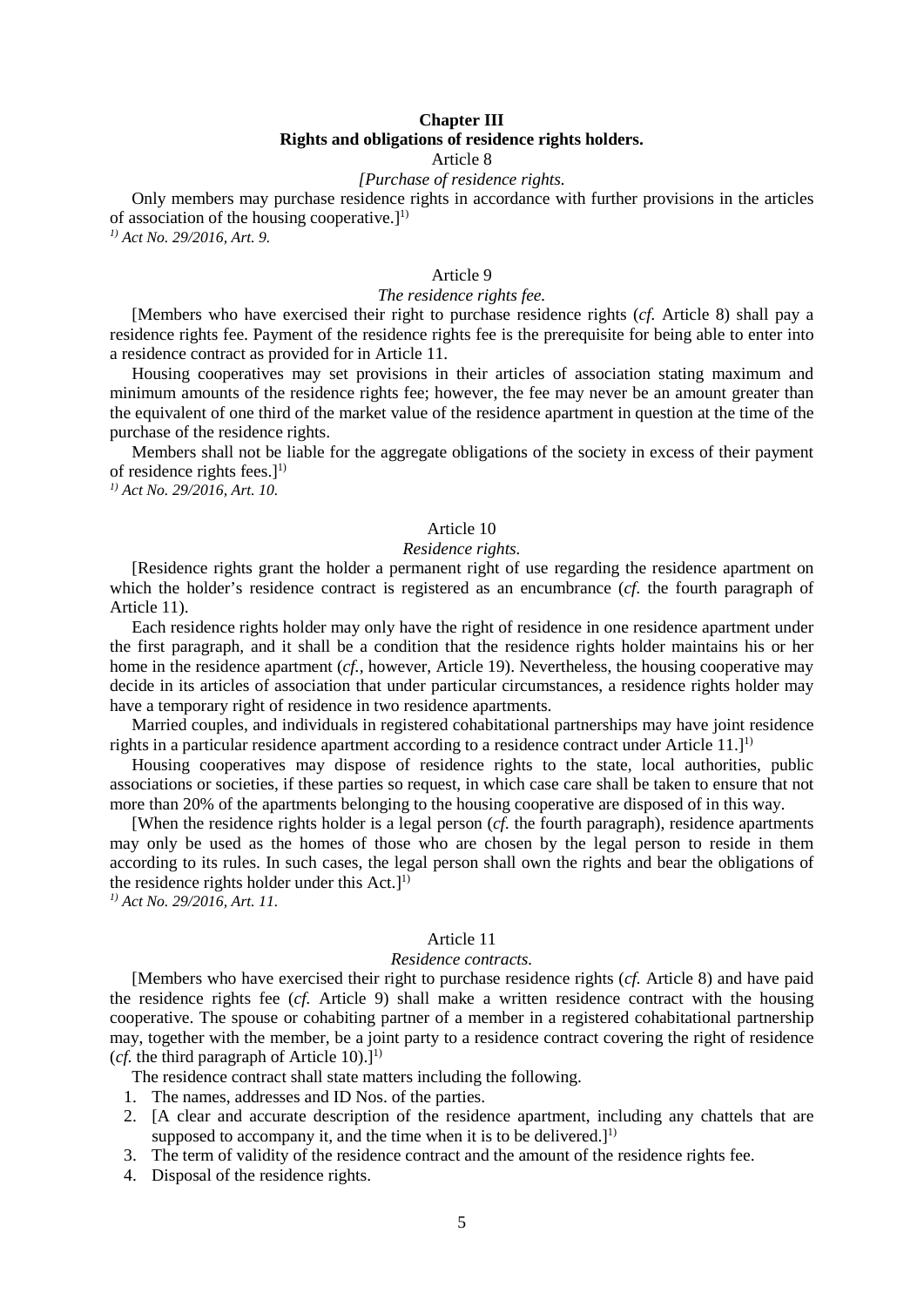- 5. The residence fee.
- 6. Where and how the residence fee is to be paid.
- 7. The rights and obligations of the residence rights holder.
- 8. The rights and obligations of the residents' association.
- 9. [Whether the inspection under Article 14 has been carried out.]<sup>1)</sup>

10. Special provisions, if any are agreed and are permitted by law.

[When a residence rights holder enters into a residence contract, the contents of the housing cooperative's articles of association, and of the rules issued thereunder, the contents of the cooperative's last annual financial statements and its general standing shall be explained to him or her, together with his or her rights and obligations, including the nature of the residence rights fee and the basis of the residence fee. $l^{(1)}$ 

The residence contract shall be registered as an encumbrance on the [residence apartment]<sup>1)</sup> in question.

1) *Act No. 29/2016, Art. 12.*

## Article 12

## *The residence fee.*

[Each month, the residence rights holder shall pay a residence fee to the housing cooperative to cover operating, maintenance and capital costs. The housing cooperative shall determine in its articles of association how the residence fee is to be decided and how it may be amended; this shall be based in part on the budget estimates of the cooperative's board regarding the payment items enumerated in the second paragraph. $]^{1}$ 

The residence fee comprises the following items:

- 1. Operating costs, such as the cost of heating, water and electricity, rates and insurance premiums, [together with a service charge to the housing cooperative as provided for in point c of the first paragraph of Article  $5.1^{1}$
- 2. A contribution to the residents' association's fund.
- 3. A contribution to the housing cooperative's maintenance fund.
- 4. Payment of instalments on loans and capital costs.

It may be agreed in the residence contract that the residence rights holder is to bear part or all of the costs under indent 1 of the second paragraph.

Residence fees shall be paid in advance on the first day of each month for one month at a time unless another arrangement is agreed. If the due date for payment falls on a public holiday then it shall be deferred to the next banking day thereafter.

If the residence rights holder fails to pay the residence fee within  $[7]$ <sup>1)</sup> days of the due date, the housing cooperative may demand arrears interest on it at the highest rate permitted by law from the due date to the date of payment.

*1) Act No. 29/2016, Art. 13.*

### Article 13

### *Condition of the residence apartment.*

[When a residence apartment is delivered, it shall be in a condition that is generally considered satisfactory in terms of the use which is to be made of it. On delivery, the residence apartment shall be accompanied by the chattels which were in place when the purchaser of the residence rights examined it unless other arrangements are agreed in the residence contract. The residence apartment shall, at the time of delivery, be clean, with unbroken window panes, the locks and electrical switches in working order and the hygienic and domestic appliances, and also the water-pipes, electrical wiring and sewage and drain-pipes, in good order.

If it comes to light that the residence apartment is not in the condition that the residence rights holder could reasonably expect, the residence rights holder shall inform the housing cooperative in writing of his or her criticisms within four weeks of the date of delivery, stating what remedial measures are demanded. Otherwise, the residence rights holder shall be considered as being satisfied with the premises. The residence rights holder shall inform the housing cooperative in writing of any faults that subsequently come to light in the residence apartment, but were not evident on ordinary inspection, within 14 days of his or her becoming aware of them.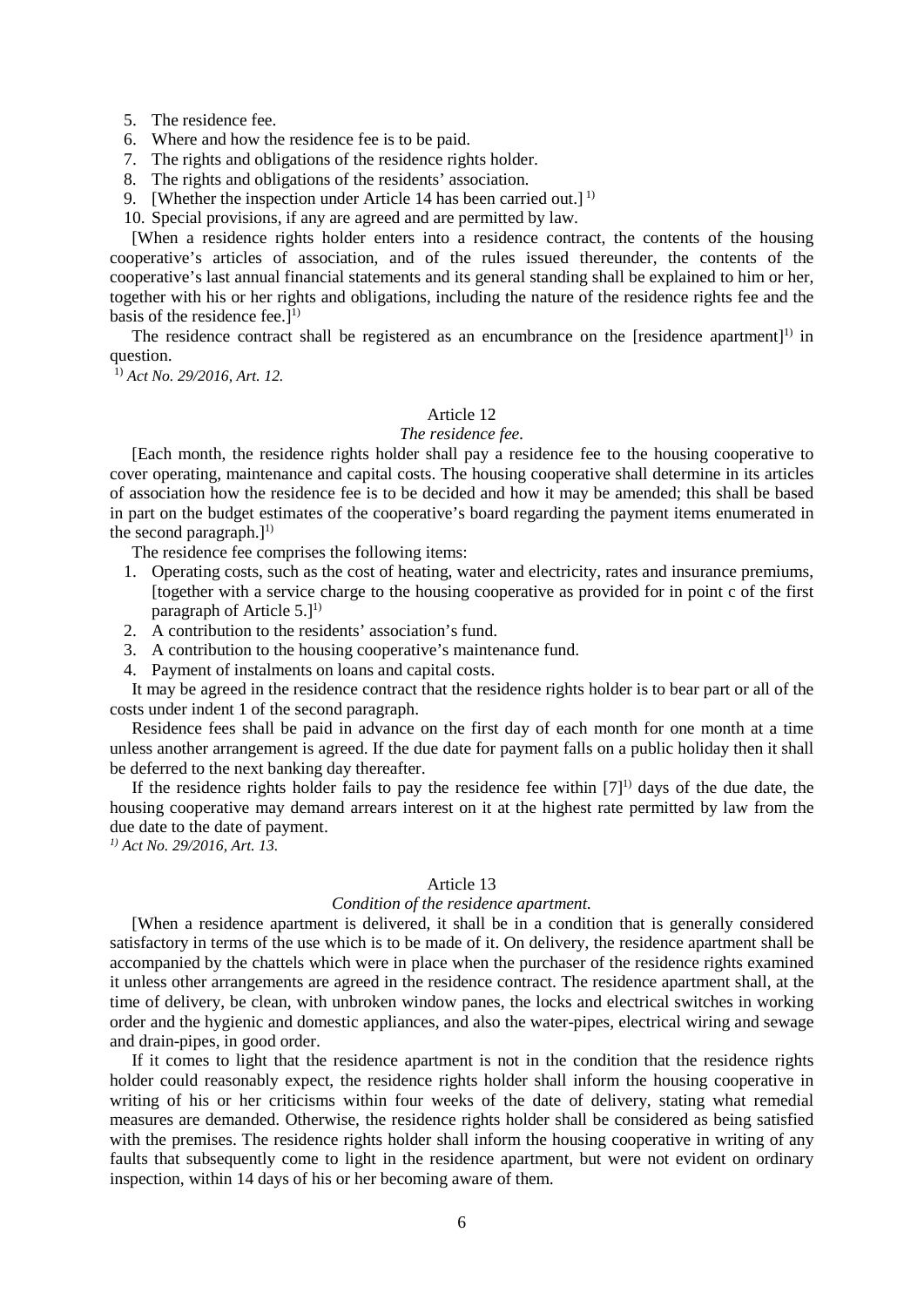If the housing cooperative does not begin repairing or replacing the things that are defective or not in proper order in the residence apartment within four weeks of receiving a written announcement as provided for in the second paragraph, the residence rights holder may have them repaired or replaced and deduct the resulting expenses from the residence fee, providing that an inspection was made of the residence apartment and an opinion sought from the inspector regarding the necessity of the repairs and the estimated cost involved.

Housing cooperatives may set more detailed rules on the delivery of residence apartments, and the condition in which they are to be, in their articles of association.] 1) *1) Act No. 29/2016, Art. 14.*

## Article 14

## *Inspection of residence apartments.*

[The seller and the purchaser of residence rights may request to have an inspection made of the condition of a residence apartment prior to delivery as provided for in Article 13. The parties shall be obliged to have an inspection made if one of them so requests, and the cost of the inspection shall be divided equally between them.

If an inspection of the condition of a residence apartment is requested in circumstances other than those covered in the first paragraph, the party requesting the inspection shall pay the costs thereof. Nevertheless, the parties may at all times make an agreement on another division of the costs of the inspection.

The housing cooperative may request an inspection of the condition of a residence apartment in circumstances other than those covered in the first paragraph, in accordance with the provisions of its articles of association.

If a request for an inspection is made as provided for in the first, second and third paragraphs, the residence rights holder shall grant access to the apartment (*cf.* also Article 18).

The parties shall make efforts to agree on an inspector. If this is not successful, then the party requesting the inspection may have an inspector appointed by a court of law.

The person carrying out the inspection shall perform the task conscientiously, at all times observing the fullest impartiality towards both parties. He or she shall also observe a non-disclosure obligation regarding individuals' private affairs of which he or she may gain a knowledge in the course of his or her work. He or she shall produce a report, in duplicate, stating the outcome of the inspection in which the most detailed possible description of the residence apartment, and of its condition, shall be recorded, including as regards the chattels that are supposed to accompany it. The parties shall then be able to make comments and criticisms immediately and demand that repairs and improvements be made. The parties shall sign the examination report, each retaining a copy of it.

If an inspection as provided for under the first paragraph has been carried out prior to delivery as provided for in Article 13, the inspection report shall constitute part of the residence contract and shall be referred to if any dispute arises subsequently regarding the condition of the residence apartment.]<sup>1)</sup> *1) Act No. 29/2016, Art. 15.*

### Article 15

### *Maintenance of residence apartments.*

[Residence rights holders may not use their residence apartments in a manner other than is agreed in the residence contract, and shall treat them in a way that is consistent with good practice regarding the treatment of residential property, including as regards cleanliness, hygiene and health.

Residence rights holders shall comply with accepted customs regarding conduct and consideration and ensure that they do not interfere with normal use by other persons who use the building or cause them inconvenience or disturbance.

Residence rights holders shall see to maintenance inside their residence apartments at their own expense, this including the chattels accompanying the apartment, such as flooring and wall materials, woodwork, fixtures and fittings, doors, hygienic appliances and domestic appliances. Furthermore, holders of residence rights shall, at their own expense, see to the replacement and maintenance of locks, taps, water-mixers, electrical sockets and other small items.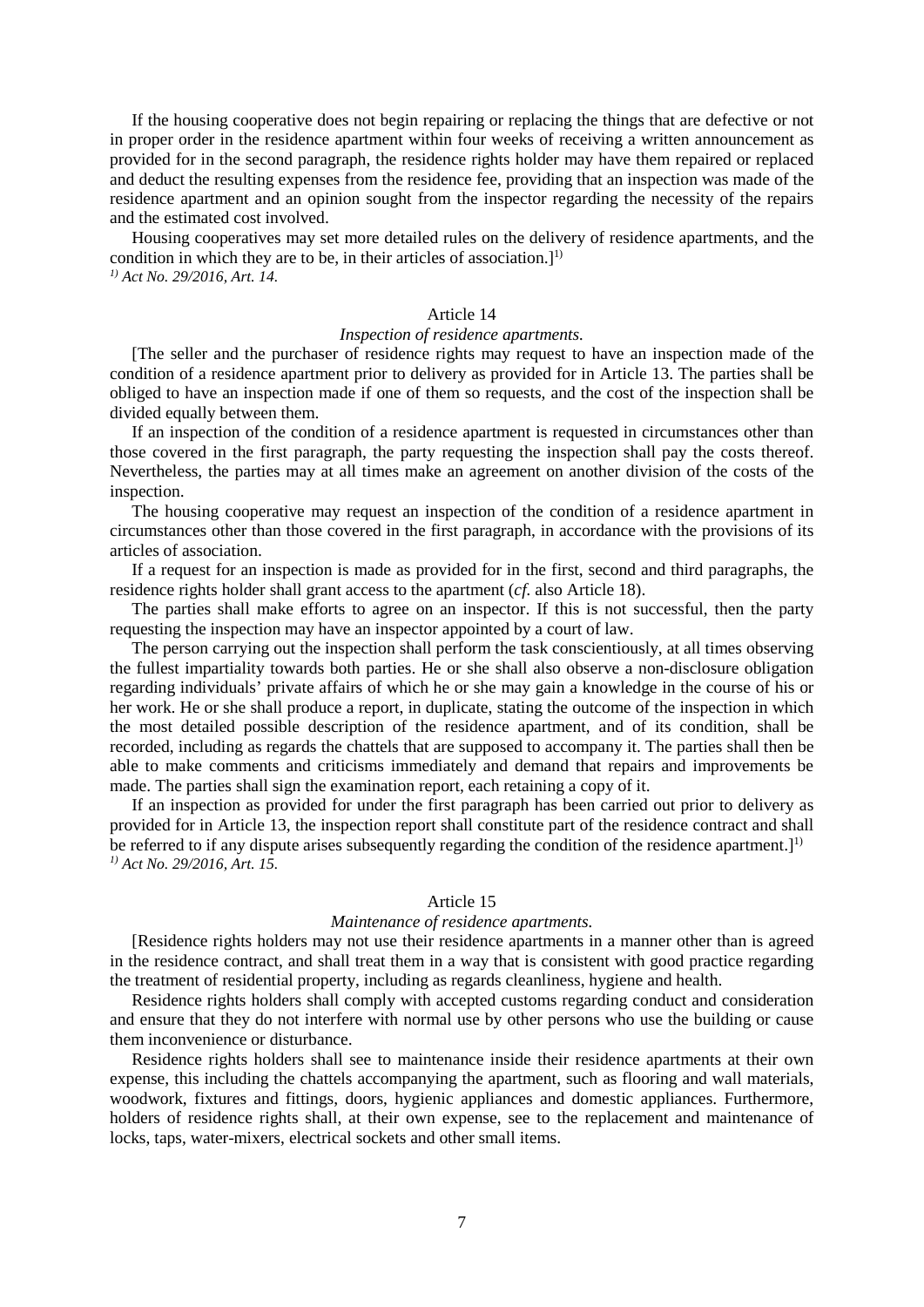Residence rights holders may apply to have the housing cooperative's maintenance fund pay part or all of the costs they incur in connection with to maintenance under the third paragraph, in accordance with more detailed rules set by the housing cooperative in its articles of association.

Housing cooperatives shall see to the maintenance of the exterior of buildings, and of their equipment, systems and conduits. Housing cooperatives may decide in their articles of association to entrust maintenance to other parties on their behalf.

Residents' associations shall see to the indoor maintenance of the common parts, and also of carparks and grounds.] 1)

If the premises or the chattels accompanying them are damaged by the residence rights holder, members of his or her household or other persons whom he or she has permitted to use them, or the right of movement through them, the residence rights holder shall take measures to make good the damage as soon as possible. If the residence rights holder neglects this obligation, the housing cooperative may have repairs carried out at the residence rights holder's expense, [providing that an inspection has been made of the residence apartment and an opinion sought from the inspector regarding the necessity of the repairs and the estimated cost involved].1) Prior to this, however, the housing cooperative shall give the residence rights holder a period of  $[four weeks]$ <sup>1)</sup> in which to complete the repairs.

Housing cooperatives shall purchase homeowner's insurance cover, the cost of which shall be included in the residence fee.

[A division of maintenance obligations other than that prescribed in the third, fourth, fifth and sixth paragraphs may be agreed, either in the residence contract or in the service contract provided for in the second paragraph of Article 26, providing that such deviations from the provisions stated here are clearly laid out in those contracts. Furthermore, other divisions of maintenance obligations may be provided for in the housing cooperative's articles of association. $]^{1}$ 

*1) Act No. 29/2016, Art. 16.*

### Article 16

### *Housing cooperatives' maintenance funds.*

[Housing cooperatives shall determine in their articles of association how the fee paid to their maintenance funds is to be determined and how it is to be amended (*cf.* indent 3 of the second paragraph of Article 12). The maintenance fund is to pay the cost of maintenance of the exterior of the building, and also of its equipment, systems and conduits. Housing cooperatives shall set rules in their articles of association covering participation by the cooperative's maintenance fund in the cost of maintenance borne by residence rights holders according to the third paragraph of Article 15 (*cf.* also the fourth paragraph of Article 15).

Housing cooperatives may not use their maintenance funds for purposes other than those set out in the first paragraph.]<sup>1)</sup>

*1) Act No. 29/2016, Art. 17.*

## Article 17

### *Modifications to residence apartments.*

Residence rights holders may make modifications or improvements to [their residence apartments, and also to the accompanying chattels and grounds]<sup>1)</sup> if the housing cooperative has approved them and agreed on a division of the costs and what is to be done at the end of the residence contract period. Otherwise, the housing cooperative shall acquire all improvements without any specific consideration being paid at the end of the residence contract period, unless it chooses, at that time or earlier, to demand that the residence right holder restore the premises to how they were originally. *1) Act No. 29/2016, Art. 18.*

## Article 18

#### *Access to residence apartments.*

Housing cooperatives may have necessary maintenance work carried out on residence apartments, and in such instances, the residence rights holders shall be obliged to grant access to the apartments. Residence rights holders shall be obliged to grant housing cooperatives access to their apartments for purposes of inspection if the housing cooperative has reason to suspect that maintenance obligations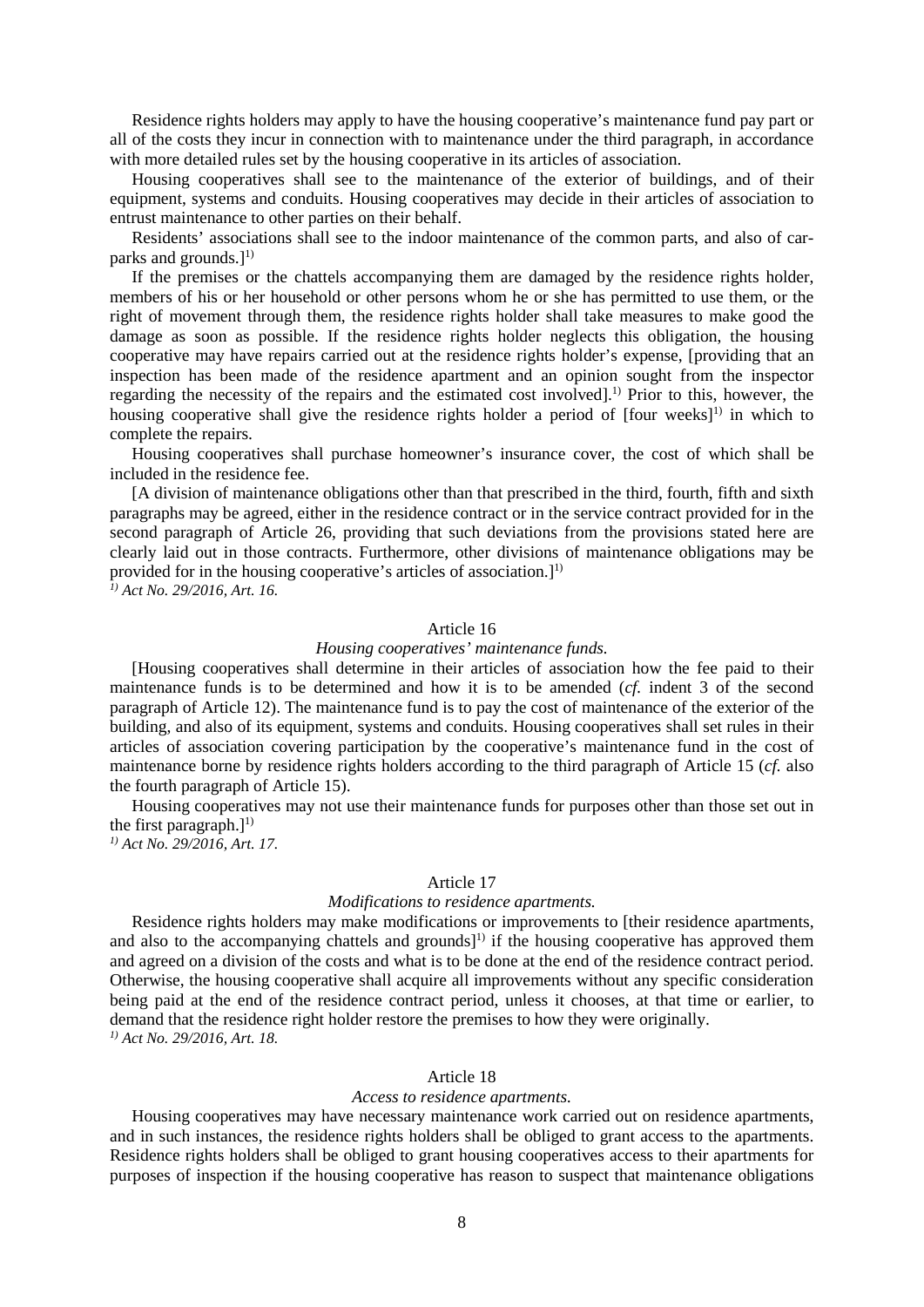are being grossly neglected or that the premises are being used in a manner other than that which is permitted.

## Article 19

## *Disposal and sub-letting of residence rights.*

Residence rights holders may not assign their residence rights or sub-let their apartments without the written approval of the housing cooperative. If a residence rights holder wishes to have an apartment sub-let to another person, the board of the housing cooperative shall reply to a request to this effect within 30 days. [If the board of the housing cooperative rejects such a request from a residence rights holder, it shall state relevant reasons for its decision.<sup>[1]</sup>

[When residence rights holders receive the approval of the board of the housing cooperative to sublet their residence rights, they shall continue to bear the rights and obligations of residence rights holders under this Act and the articles of association of the housing cooperative during the lease period.

The right to inherit residence rights, and to defer the settlement of an estate at death, shall be determined in accordance with the Inheritance Act. Heirs may exercise residence rights unless the board of the housing cooperative presents valid arguments to the contrary. If an heir intends to exercise residence rights, he or she shall inform the housing cooperative of this in writing without unreasonable delay after the estate at death has been settled. If an heir does not exercise residence rights, he or she shall sell them in accordance with the cooperative's articles of association and Article 20 of this Act. The housing cooperative may permit the transfer of residence rights to the holder's spouse in the event of divorce or the conclusion of a marriage settlement between a married couple.

A person who acquires residence rights under the third paragraph shall at the same time acquire membership of the housing cooperative, providing that he or she exercises the rights and lives in the residence apartment. The housing cooperative shall then be able to reassess the residence fee under Article 12 and the cooperative's articles of association as it would in the case of a new residence rights holder. If the cooperative intends to exercise its authorisation according to the second sentence of this paragraph, it shall inform the residence rights holder of this within 14 days of the date on which the residence rights holder informed the cooperative of his or her intention of utilising residence rights as provided for in the third paragraph. $l^{1}$ 

Any lease that is not signed by the housing cooperative shall be invalid. If a tenant sustains loss or damage resulting from an invalid lease, the landlord shall be liable for compensation.

A housing cooperative may cancel a lease that is invalid under [the first paragraph (*cf.* the fifth paragraph)],<sup>1)</sup> and demand that the tenant be evicted.

Residence rights holders may not pledge their residence rights. *1) Act No. 29/2016, Art. 19.* 

## Article 20

## *Termination of residence rights.*

[Housing cooperatives may not terminate residence contracts.

Residence rights holders shall inform the housing cooperative if they wish to sell their residence rights, following which the sale of the rights shall proceed in accordance with the housing cooperative's articles of association, including as regards how the residence rights are to be advertised among its members, how long the offer is to stand, how the purchase price of the residence rights is to be determined when this measure is taken, how the price is to be paid and how the residence fee is to be assessed (*cf.* Article 9). Residence rights holders shall continue to exercise their rights and bear their obligations as residence rights holders while the residence rights are for sale and until they have been sold. The housing cooperative shall handle the sale of residence rights. The amount raised through the sale of residence rights shall be paid to the cooperative and shall be counted as part of the residence rights fee which is determined by the cooperative under Article 9 and its articles of association. The cooperative shall then pay the amount raised by the sale of the residence rights to the residence rights holder (*cf.,* however, the fifth paragraph).

When residence rights are sold, an agreement shall be made regarding the delivery of the residence apartment; the former residence rights holder may demand a three-month notice period, running from the sale date, unless the parties agree on another arrangement. The residence rights holder shall have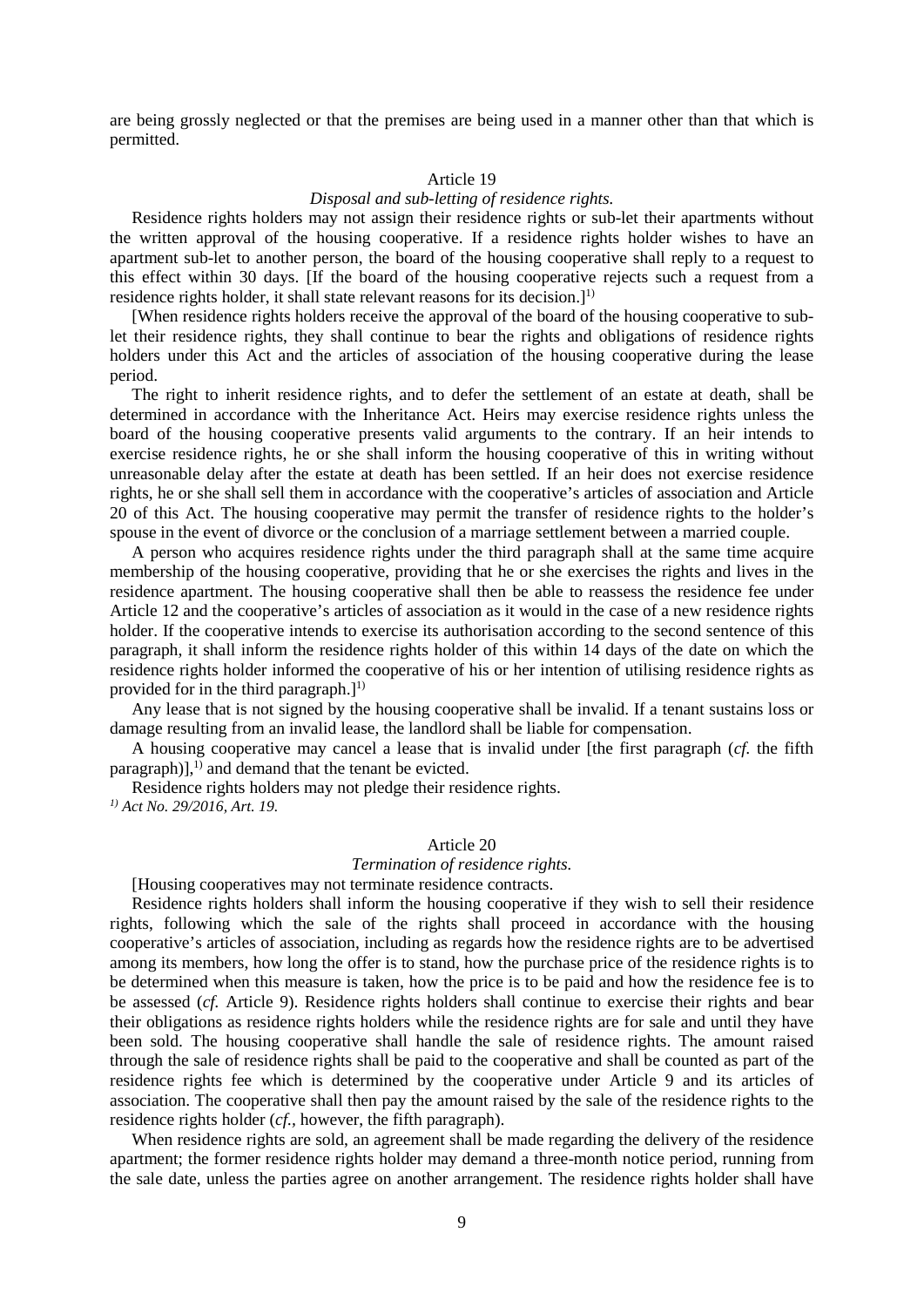cleared the apartment by the delivery date, and Article 13 shall apply regarding the condition of the apartment when it is delivered. Furthermore, the cooperative's articles of association shall be observed regarding the clearing of residence apartments and how they are to be put in order. After the sale price of the residence rights has been paid to the former residence rights holder, other financial settlements based on the residence contract have been concluded between him or her and the housing cooperative (*cf.* also the fifth paragraph) and the residence apartment has been delivered, the residence contract between the parties shall become void. Furthermore, the housing cooperative shall make a new residence contract covering the right of residence according to this Chapter with the purchaser of the residence rights; that contract shall take effect when the previous residence contract becomes void in accordance with the fourth sentence.

If the attempt to sell residence rights as provided for in the second paragraph is unsuccessful, the residence rights holder shall continue to hold residence rights, exercising the rights and bearing the obligations of a residence rights holder according to this Act and the housing cooperative's articles of association. Nevertheless, the residence rights holder may request the consent of the board of the housing cooperative to sub-let the residence apartment (*cf.* the first paragraph of Article 19) for up to one year at a time on the condition that his or her residence rights will continue to be for sale from the housing cooperative. Residence rights holders shall continue to exercise their residence rights and bear their obligations as residence rights holders during the lease period. If the board of the housing cooperative rejects a request from a residence rights holder under the second sentence, it shall state relevant reasons for its decision.

The amount raised by the sale of residence rights may be set off against any liabilities that the residence rights holder may have towards the housing cooperative which may be attributed to his or her failure to perform the residence contract.

The housing cooperative shall at all times have a pre-emptive right to residence rights in residence apartments owned by the cooperative. The cooperative shall then be able to intervene in an approved purchase offer after the residence rights have been advertised as being for sale in accordance with the second paragraph. In addition, the housing cooperative may purchase residence rights, even, according to circumstances, without the residence rights' having been advertised as being for sale in accordance with the second paragraph, if agreement is reached with the residence rights holder regarding a price for the residence rights.

At all times, residence rights holders may waive their residence rights in favour of the housing cooperative without receiving any recompense from the cooperative. Residence rights holders who decide to waive their residence rights in favour of the housing cooperative shall notify the housing cooperative of this decision, which shall then take effect when six months have elapsed from the first day of the next month after the notification was sent to the housing cooperative, and the residence contract shall then become void at the same time. The notification shall be made in writing and shall be sent in a verifiable manner to the cooperative. The residence rights holder shall have cleared the apartment by the end of the notice period according to the second sentence, Article 13 applying as regards the condition of the residence apartment when it is delivered. Furthermore, the cooperative's articles of association shall be observed regarding the clearing of the residence apartment and how it is put in order. A residence rights holder may also request to sell his or her residence rights according to the second paragraph during the six-month notice period under the second sentence. If the residence rights are sold during this period, the sale shall be subject to the second and third paragraphs, in which case the notification from the residence rights holder regarding the waiving of his or her residence rights in favour of the housing cooperative without any recompense from the cooperative shall become void.

Housing cooperatives may let their residential apartments temporarily after exercising their preemptive right under the sixth paragraph or purchasing residence rights under the sixth paragraph, or if the residence rights have been made over to them under the seventh paragraph, providing that the residence rights are at the same time for sale from the cooperative.

Housing cooperatives may not have provisions in their articles of association or residence contracts specifying that they are obliged to purchase residence rights from the residence rights holders.

If a residence rights holder fails to discharge his or her obligations during the process of the sale of the residence rights, the housing cooperative may cancel the residence contract under Article 22.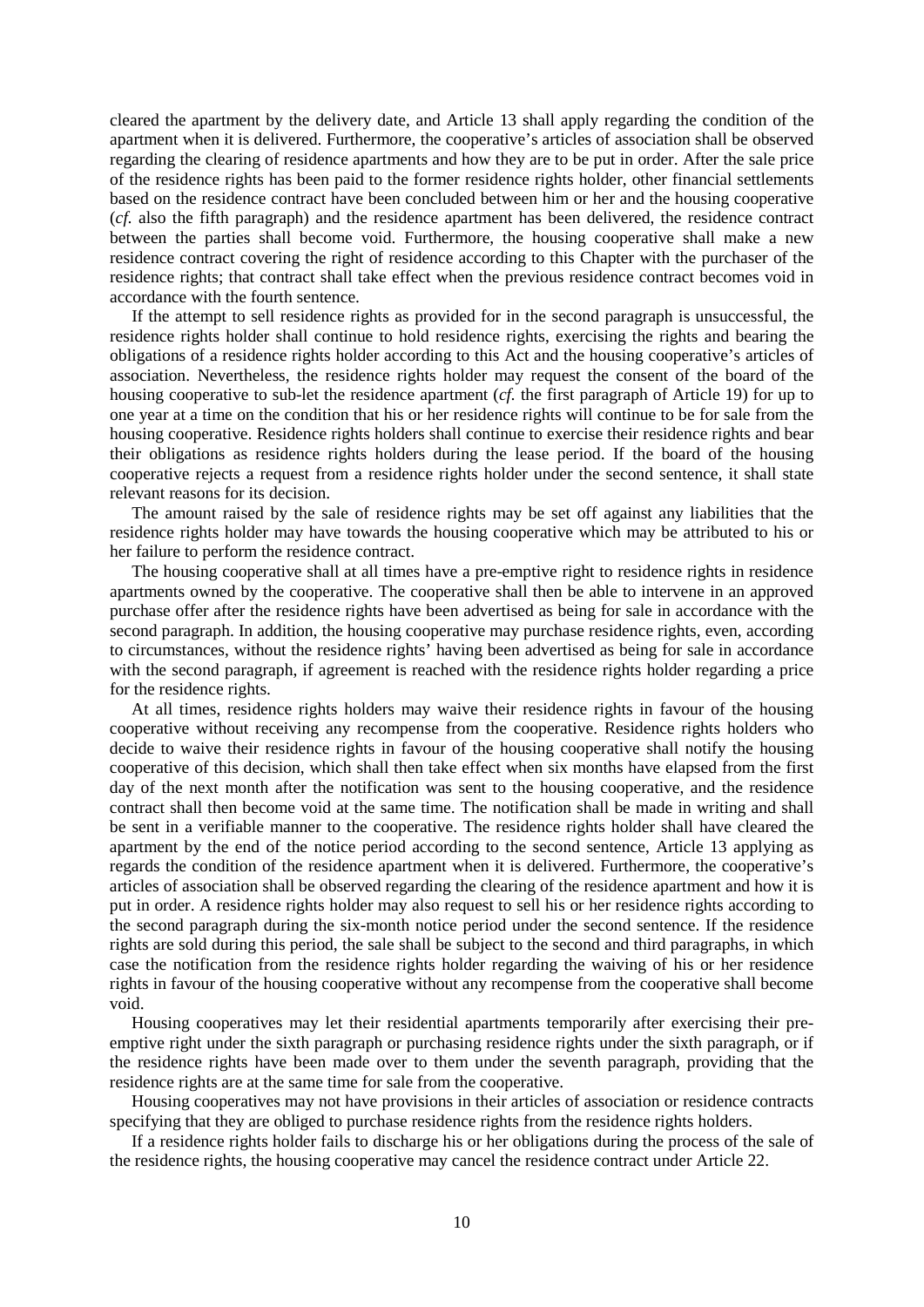Article 14 shall apply to inspections of residence apartments at the end of the residence contract period.

Residence rights shall lapse in the event of the sale of the residence apartment as an enforcement measure (sale in execution) when a bid for the apartment is considered accepted; this shall be stated in the deed of transfer of the property. When residence rights lapse under the first sentence, the housing cooperative shall pay compensation for the residence rights, as assessed, to the residence rights holder twelve months later. When compensation is assessed, the sale value of residence rights in a comparable residence apartment owned by the housing cooperative at the time when compensation is to be paid shall be used as a reference.

Residence rights shall lapse when a ruling is delivered by a district court judge on administration proceedings against the estate of the housing cooperative.

In the event of the enforced sale of residence rights due to the debt position of the residence rights holder, e.g. a sale in execution, the sale of the residence rights shall be subject to the articles of association of the housing cooperative.

In the event of the enforced sale of a residence apartment which the residence rights holder has for his or her private use, the residence rights holder shall be entitled to retain use of the apartment for a specific length of time of up to twelve months from the date of acceptance of a bid, in return for a payment which shall go to the purchaser and shall correspond, in the opinion of the district commissioner, to what the residence rights holder would have paid each month as the residence fee according to the residence contract applying to the apartment. The district commissioner may set the condition that the residence rights holder put up security to cover any damage that may be caused to the apartment.

When a ruling is delivered by a district court judge on administration proceedings against the estate of the housing cooperative, the residence rights holder shall be entitled to retain use of an apartment which he or she has for his or her private use for a specific length of time of up to twelve months from the date of delivery of the ruling, in return for a payment to the owner of the apartment which shall correspond, in the opinion of the district commissioner, to what the residence right holder would have paid each month as the residence fee according to the residence contract applying to the apartment. The district commissioner may set the condition that the residence rights holder put up security to cover any damage that may be caused to the apartment.]<sup>1)</sup>

*1) Act No. 29/2016, Art. 20.* 

## Article 21

## *Cancellation of residence contracts.*

The residence rights holder may cancel the residence contract in the following cases.

1. If there is a substantial delay in the delivery of the premises.

- 2. If the premises fall into disrepair for reasons that cannot be traced to the residence rights holder or if, in the opinion of the health authorities, they pose a health hazard.
- 3. If the housing cooperative fails to perform its obligations under the residence contract or under this Act.

#### Article 22

### *Cancellation of residence contracts.*

The housing cooperative may cancel the residence contract in the following circumstances.

- 1. If the residence rights holder does not pay the residence fee on the correct due dates or fails to respond, within seven days, to a written call from the housing cooperative to pay the fee, providing that such a call has been sent after the due date and the housing cooperative states in the call that it intends to exercise its right of cancellation.
- 2. If the residence rights holder uses the premises in a manner other than that specified in this Act or in the residence contract, or other than is permitted under other provisions of law, and does not cease such abuse of the premises notwithstanding a written admonition from the housing cooperative.
- 3. If the residence rights holder assigns his or her residence rights or abuses his or her authorisation to sub-let the premises, or if the sub-tenant is found to have committed any of the breaches of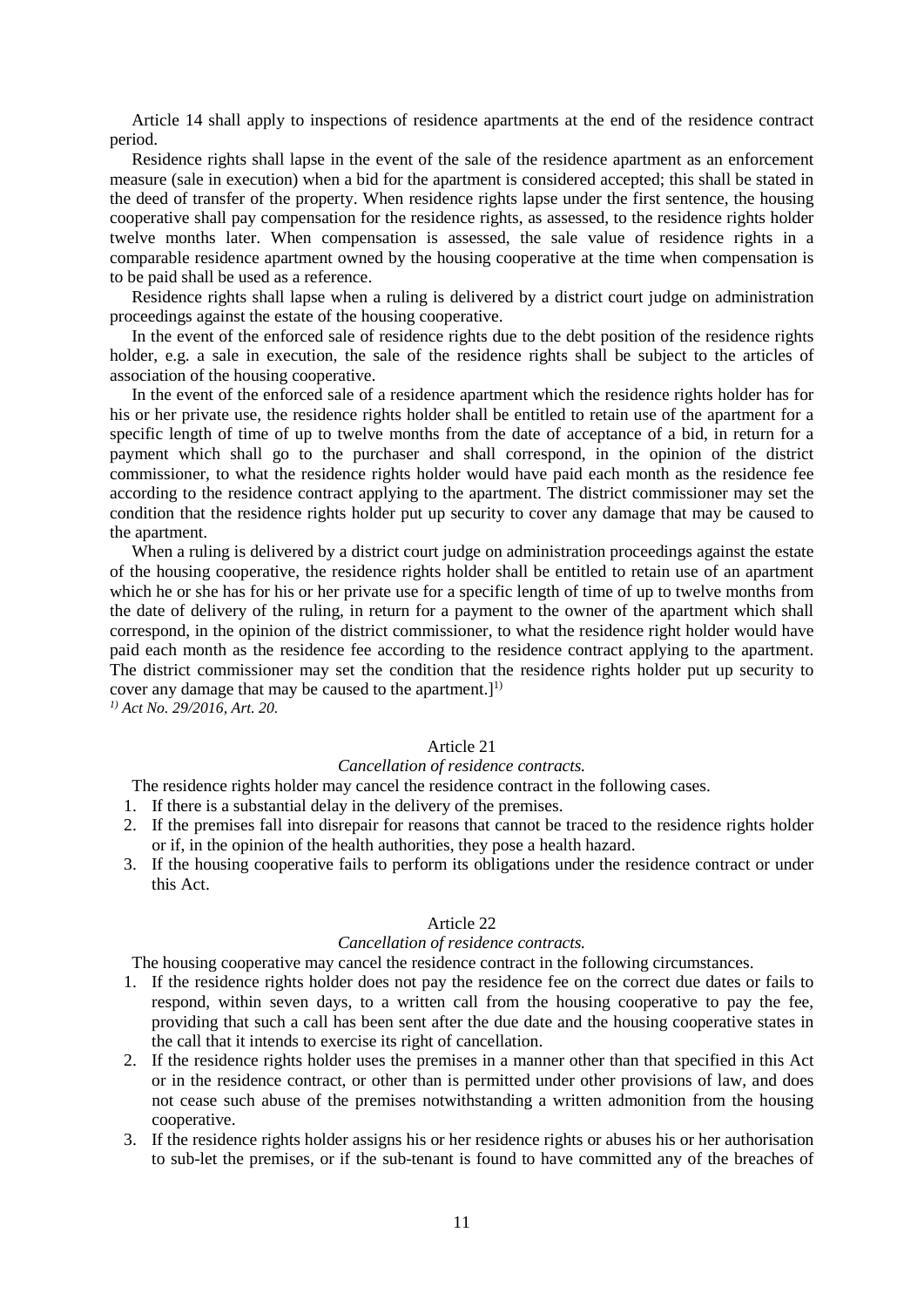conduct which entitle the housing cooperative to cancel the contract with the residence rights holder.

- 4. If, without valid reasons, the residence rights holder denies the housing cooperative, or other parties, access to the premises in violation of Article 18.
- 5. If, in the care of the residence right holder, the premises fall into disrepair due to bad treatment or neglect on the part of persons for whom he or she is responsible and the residence rights holder fails to comply immediately with the demands of the housing cooperative regarding putting the situation to rights.
- 6. If, despite a written admonition from the housing cooperative, the residence rights holder neglects his or her obligation to ensure that orderliness and good conduct are maintained in the premises or commits acts of personal malice towards the housing cooperative, the residents' association or other inhabitants of the building in question.
- 7. If the residence rights holder neglects, in a way other than those enumerated above, his or her obligations under the residence contract or this Act in such a gross manner that eviction from the premises can be regarded as normal or necessary.

If the housing cooperative does not exercise its right of cancellation under the first paragraph within two months of the time when the cooperative becomes aware of the defaulting on the part of the residence rights holder, or if the residence right holder has completely repaired or rectified all the damage or deficiencies, then the housing cooperative's right to cancel the contract shall lapse. This shall not apply, however, when the residence rights holder has defaulted on his or her obligations in a deceptive manner or when the reason for cancellation is that the residence fee is in arrears (*cf.* indent 1 of the first paragraph).

## Article 23

### *Compensation claims in connection with cancellation.*

If a residence contract is cancelled for any of the reasons enumerated in Article 22, the residence rights holder shall then compensate the housing cooperative for the losses directly resulting from his or her default. In addition, the residence rights holder shall pay compensation equivalent to the residence fee for up to six months after vacating the apartment.

The housing cooperative shall take the necessary measures to allocate the premises as soon as possible to another residence rights holder, the residence fee received by housing cooperative from the new residence rights holder being deducted from the residence fee under the first paragraph. [In other respects, the disposal of residence rights shall be subject to the second or sixth paragraphs (*cf.* also the fifth paragraph) of Article 20 and the cooperative's articles of association, as appropriate; if disposal is made under the second paragraph of Article 20, then the highest bid for the residence rights shall be accepted. If no bid for the residence rights is received, the housing cooperative may let the residence apartment temporarily until a bid is received, providing that the residence rights are still for sale from the cooperative.] $^{1)}$ 

*1) Act No. 29/2016, Art. 21.* 

### Article 24

### *Final return of residence apartments.*

The residence rights holder shall return the residence apartment, together with its appurtenant chattels, in the same condition as it was in when it was delivered to him or her. The residence rights holder shall bear unrestricted compensatory liability for all deterioration in the condition of the premises or damage to them, to the extent that such is not regarded as the natural consequence of the normal or contractually agreed utilisation of the premises or does not result from events with which the residence rights holder was demonstrably not associated.

Article 25

…1) *1) Act No. 29/2016, Art. 22.*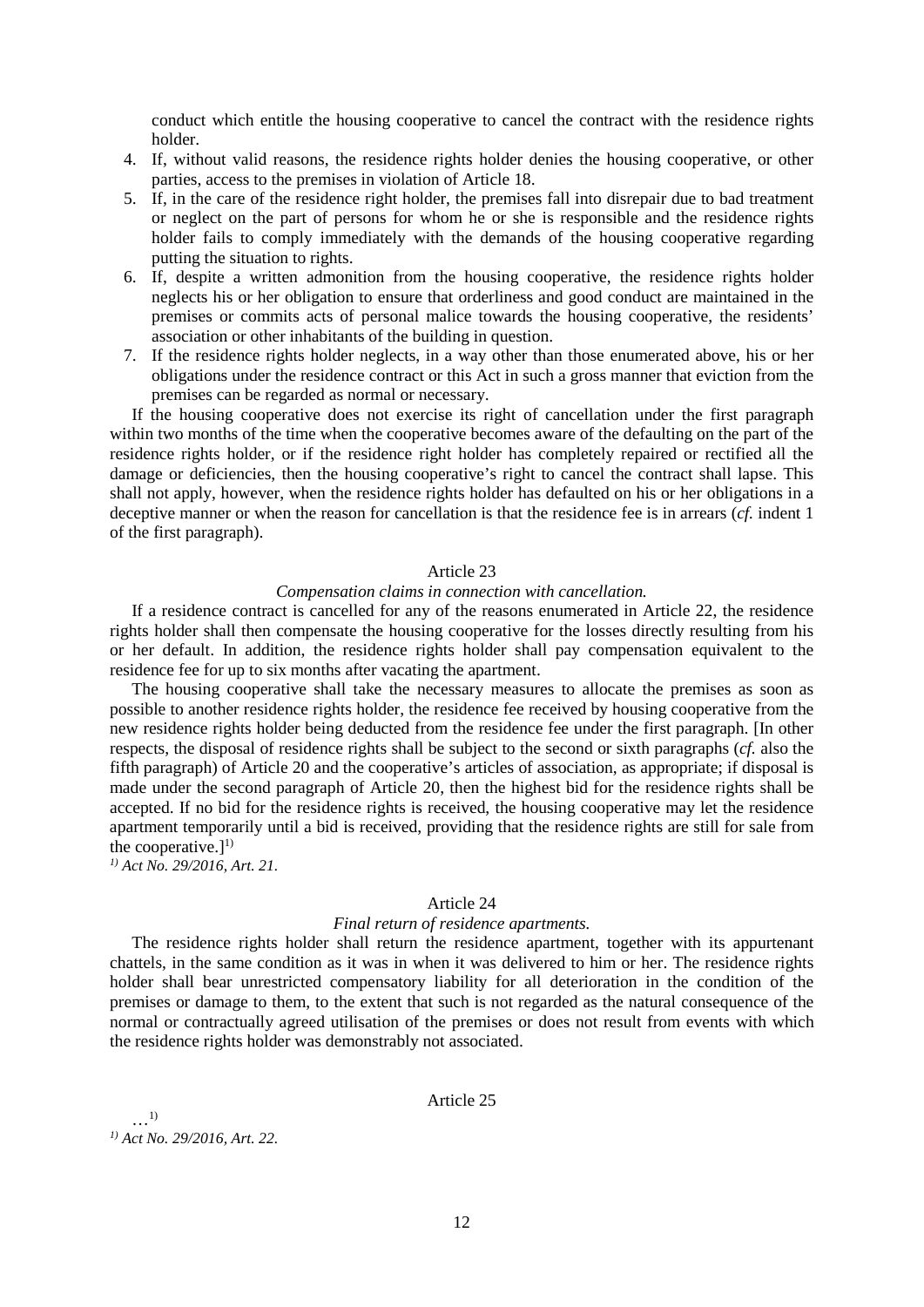## **Chapter IV Residents' associations.** Article 26

## *Establishment of residents' associations.*

Residence rights holders in a specific building shall establish a residents' association and elect a committee for it. Each residents' association shall function as a separate department within the housing cooperative and be responsible for the tasks to which it is expected to attend.

A residents' association may enter into a service contract with the housing cooperative, under which the cooperative is to attend, wholly or in part, to the tasks to which the residents' association is expected to attend under this Act.

Matters that are neither mentioned in the constitution of the residents' association nor addressed specifically in this Act shall, as appropriate, be subject to the Multi-Owner Buildings Act.

The residents' association shall submit endorsed and approved annual financial statements to the housing cooperative by 15 April each year.

## Article 27

## *Role of the residents' association.*

The role of the residents' association is to supervise to ensure that the building is used in a normal way so that its value will be maintained.

In a building consisting solely of apartments owned by a housing cooperative, the residents' association shall set house rules on the utilisation of the property containing provisions on living in a building with other inhabitants, conduct and treatment of the premises and the use of the common parts, and the sharing of such use, as appropriate.

[In a building consisting solely of apartments owned by the housing cooperative, the committee of the residents' association shall decide how maintenance of the interior of the common parts, and of the car-park and grounds is to be carried out. The residents' association may make modifications or improvements to the interior of the common parts, and to the car-park or grounds if the housing cooperative has approved them and agreed to a division of the costs, where appropriate.]<sup>1)</sup> *1) Act No. 29/2016, Art. 23.* 

### Article 28

#### *The residents' association's fund.*

[The housing cooperative shall determine in its constitution the fee to the residents' association's fund for the building and how this is to be amended (*cf.* indent 2 of the second paragraph of Article  $12$ ).]<sup>1)</sup>

The costs of maintenance of the car-park, grounds and interior of the building, and other costs relating to communal management, cleaning, etc., shall be paid from the residents' association's fund. 'The interior of the building' here includes all indoor areas, excluding the apartments, to which all or some of the residence rights holders in the building in question have access or which they are entitled to use.

The committee of the residents' association shall be elected at the association's annual general meeting; the committee shall be in charge of the association's affairs between its annual general meetings, which shall be held before the end of March each year. *1) Act No. 29/2016, Art. 24.*

### **[Chapter IV A Annual financial statements, auditing, monitoring and dissolution.]** *1) Act No. 29/2016, Art. 25.*

[Article 28 a

## *Annual financial statements and report of the board.*

The Financial Statements Act shall apply regarding the annual financial statements and report of the board of a housing cooperative.]<sup>1)</sup>

*1) Act No. 29/2016, Art. 25.*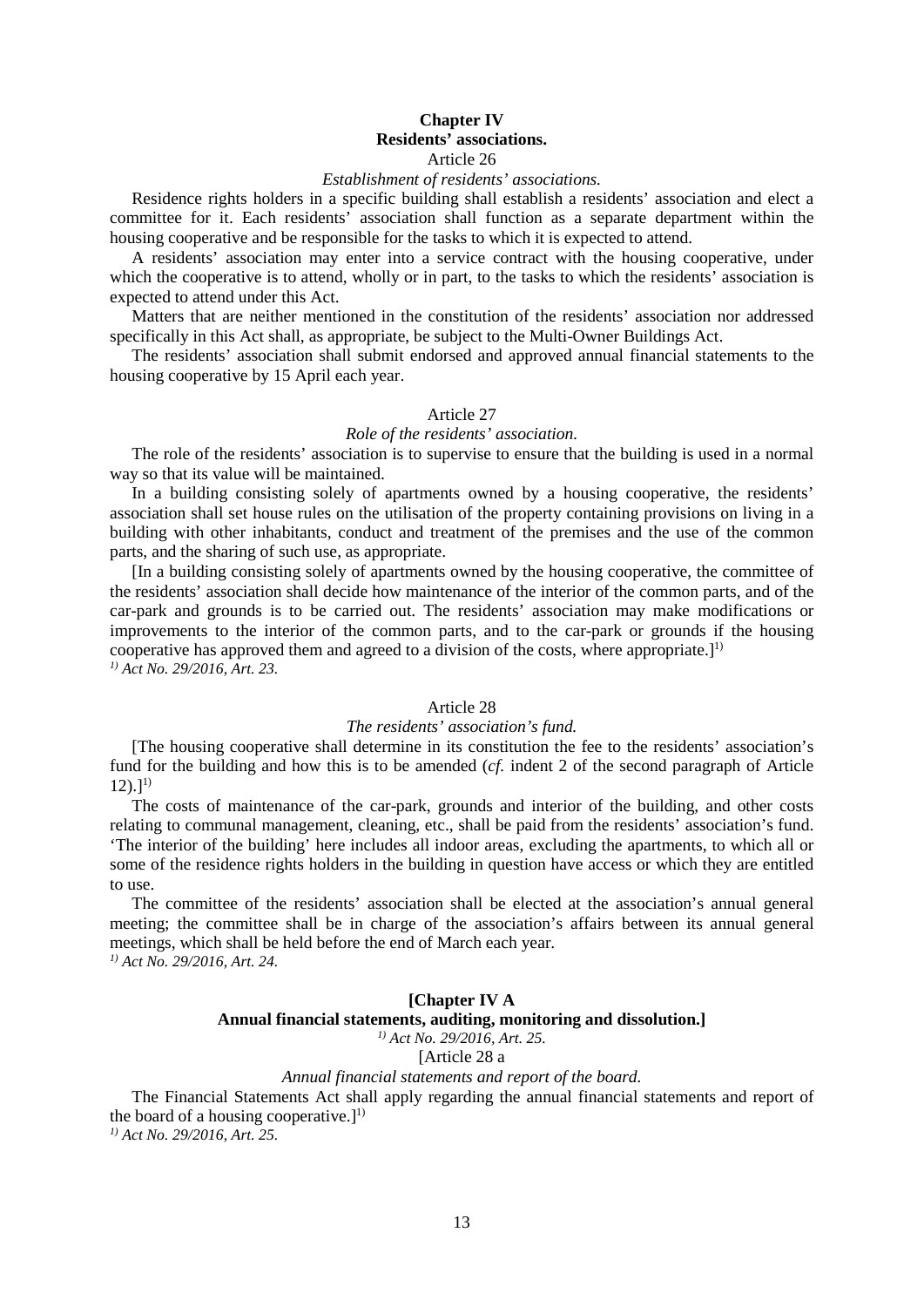## [Article 28 b

### *Auditing.*

A certified public accountant shall audit the accounts of the housing cooperative.

The auditor of a housing cooperative may not sit on the cooperative's board, be an employee of it or work in its service in any capacity other than as an auditor.

The Financial Statements Act shall apply to the auditing of housing cooperatives, as appropriate, unless other provisions are made in this Act.

If an auditor becomes aware of serious defects or irregularities in a housing cooperative's operations or in matters regarding its internal monitoring, the handling of funds or other matters that may weaken the cooperative's financial standing, or has reason to consider that laws, regulations or rules applying to its operations have been violated, he or she shall immediately inform the cooperative's board. This provision is not in violation of the auditor's non-disclosure obligation.]<sup>1)</sup> *1) Act No. 29/2016, Art. 25.* 

## [Article 28 c

## *Dissolution of a housing cooperative.*

A housing cooperative shall be dissolved if the person competent to take the decision to dissolve it under its articles of association puts forward a resolution to this effect at a meeting of the cooperative and the resolution is approved by two successive quorate meetings of the cooperative with the support of not less than 2/3 of the members of the meetings who are entitled to vote.

A housing cooperative shall also be dissolved if the number of members falls below fifteen and the minister has not given permission for exemption from the requirement regarding a minimum number of members. In addition, a cooperative shall be dissolved if it neglects to send to the register of cooperatives the notifications it is obliged to send under this Act and the Cooperative Societies Act.

The board of the housing cooperative shall be obliged to deliver the cooperative's estate for administration proceedings under the Bankruptcy (Etc.) Act.

Housing cooperatives shall be dissolved in accordance with the provisions of their articles of association. If any assets remain when a cooperative has discharged its obligations in full, the remainder shall be disposed of to the residence rights holders in proportion to the residence rights fees they have paid, updated by reference to the consumer price index to the date of payment. If the assets suffice to pay the residence rights holders this sum in full, then any remainder shall be disposed of to public housing activities in the housing cooperative's operational area or to recognised relief or charity activities as specified in its articles of association. Other matters concerning the dissolution of housing cooperatives shall be subject to the Cooperative Societies Act, as appropriate.] 1) *1) Act No. 29/2016, Art. 25.* 

## **Chapter V**

## **Miscellaneous provisions.**

## Article 29

## *Issue of regulations.*

[The minister] 1) shall issue regulations containing further provisions on the application of this Act. *1) Act No. 126/2011, Art. 369.* 

## [Article 29 a

## *Prohibition on the waiving of rights.*

No agreements may be made by which a residence rights holder undertakes more extensive obligations and acquires lesser rights than are specified in this Act (*cf.* also the Cooperative Societies Act, as appropriate), unless the provisions of these Acts contain special concessions to that effect. $1<sup>1</sup>$ *1) Act No. 29/2016, Art. 26.* 

## Article 30

## *Sanctions.*

Violations of this Act and of regulations issued hereunder shall be punishable by fines.